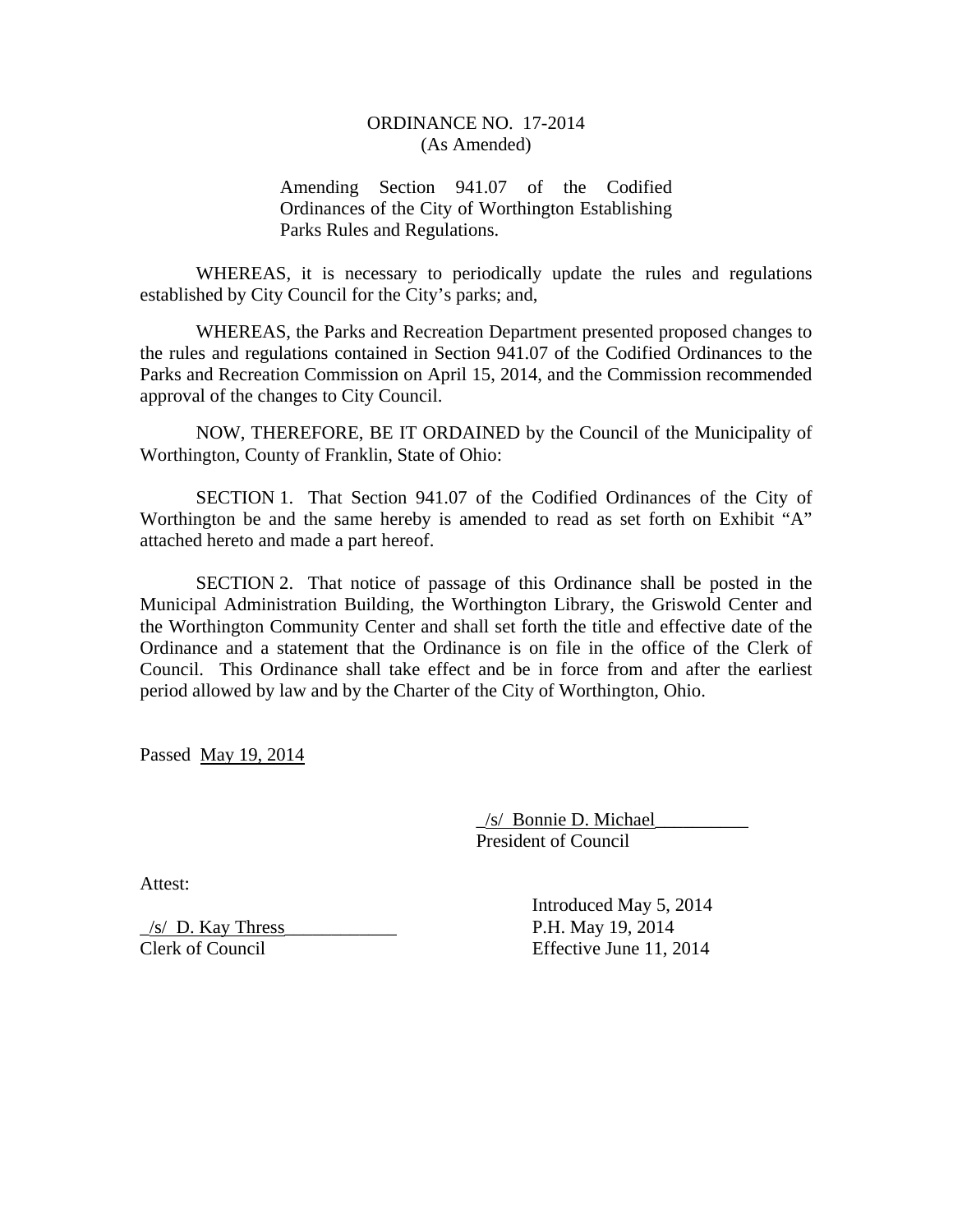## **EXHIBIT "A"**

## **941.07 RULES AND REGULATIONS**

(a) The following rules and regulations are adopted by Council to be enforced by the Director of Parks and Recreation for use by individuals and by groups of the parks owned entirely by the City.

(1) No person shall cut, injure, deface, remove or disturb any tree, shrub,

building, fence, bench or other structure, apparatus or property; or pick, cut or remove any shrub, bush or flower; or mark or write upon any building, fence, bench or other structure.

(2) No person in a park shall start or maintain a fire except in a place or at a site designated for this purpose or with the approval in the form of a special permit.

(3) No abusive, profane or indecent language, or any conduct that may threaten others or unduly disturb the peace shall be allowed.

(4) No person shall discharge any firearms, fireworks, air rifles, sling shots, archery or other explosive devices. Nor shall any person throw stones or other missiles within park areas.

(5) Except by special permit, no person shall remain, stay or loiter in a park after dark unless otherwise posted. Such permit may allow authorized people to use the facilities in accordance with the specifications of the permit issued.

(6) No person shall sell, offer or solicit for sale any goods, merchandise, or services without first obtaining a special permit.

(7) No person shall use, consume, carry or bring any alcoholic beverage in or upon any park.

(8) No person in a park shall operate or play a radio, television, musical instrument, amplifying of sound equipment, mobile device, or operate a radio-controlled device so as to disturb the peace in a park.

(9) No person without first obtaining written authorization shall post, paste or affix any placard, notice or sign within any park.

(10) No commercial services, entertainment or exhibition shall be offered or given in any park unless a special permit is first obtained.

(11) No person in a park shall engage in, promote, solicit, or procure participants for any game which is played for money or other thing of value, or engage in any form of gambling.

(12) No motorized vehicles of any kind (including minibikes and gocarts), other than City vehicles and except a person acting in compliance with the Americans with Disabilities Act, shall be allowed to operate in any City park other than in areas designated for parking.

(13) Multi-purpose fields may be reserved for use by obtaining a permit from the Parks and Recreation Department. Proof of reservation may be required at the site at any time during the reserved time.

(14) No person shall act in such a manner so as to create a substantial risk of physical harm to any person or property.